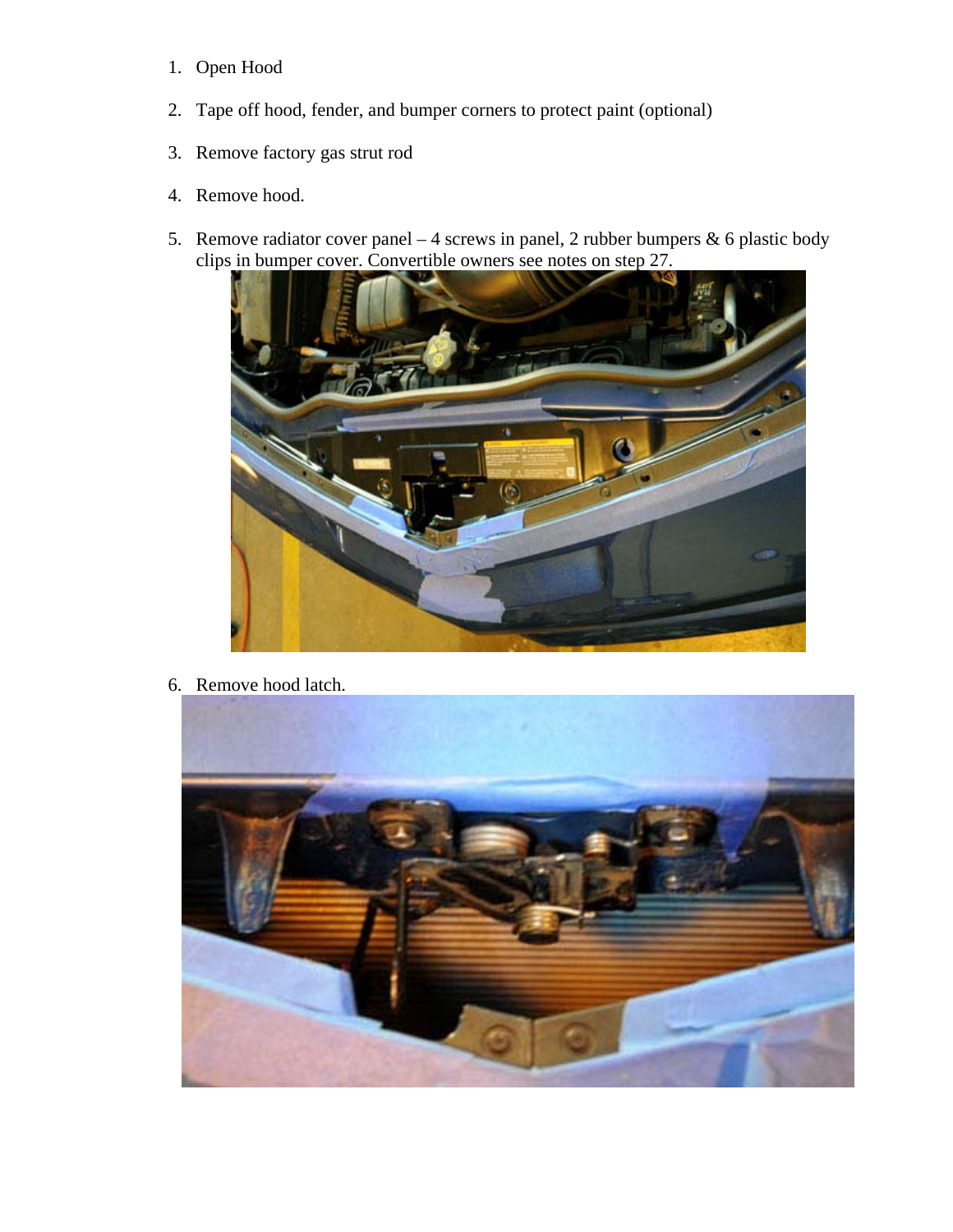

- 7. Remove release cable from hood latch
- 8. Remove 3 screws in top of fenders 9. Remove hood hinge
- - 10. Reinstall screw 1 & 2, then repeat steps 8-10 on the other side.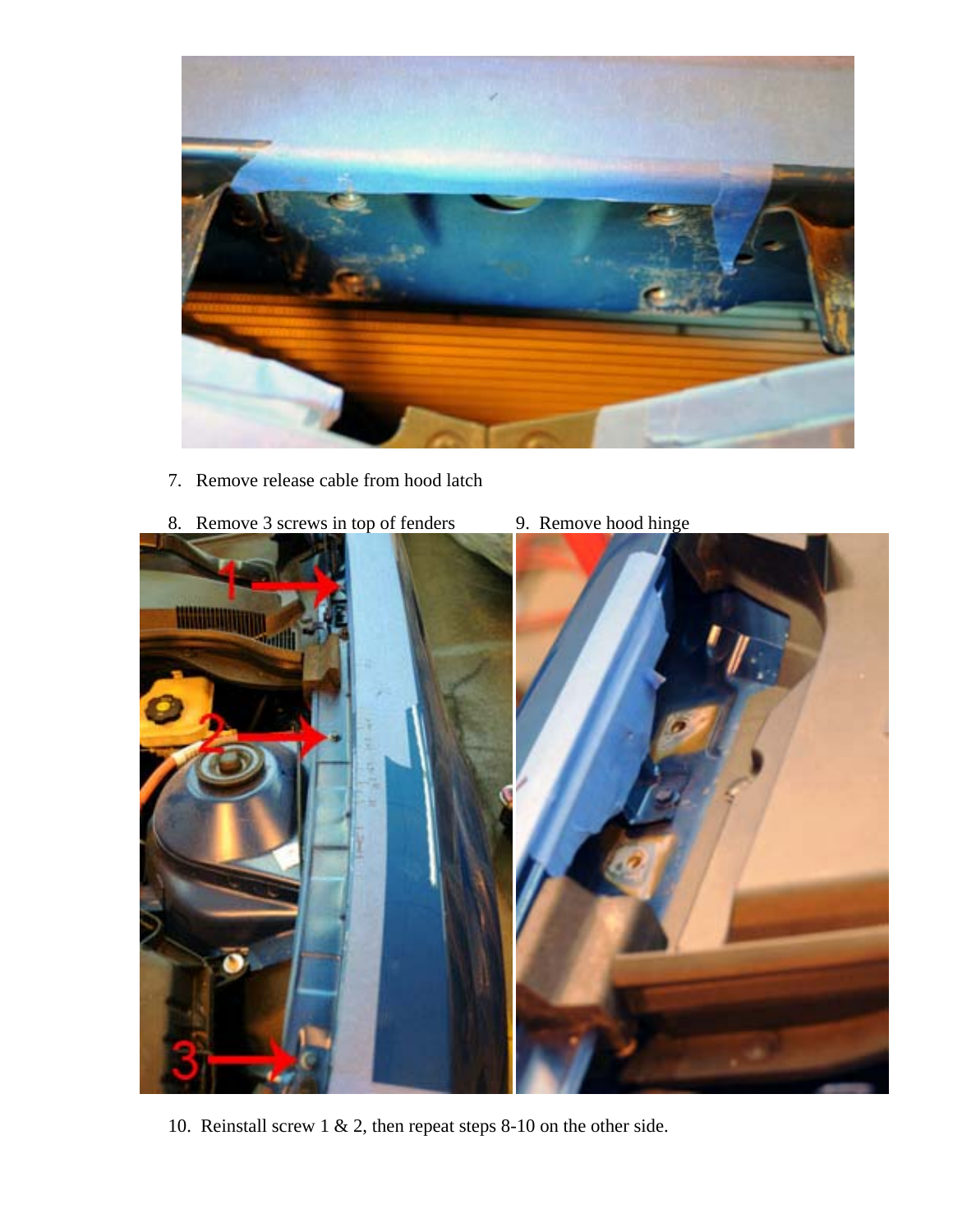11. Slide supplied cable from factory hinge mount thru fenders, over headlight buckets to the back of the grill(following factory hood cable). Repeat passenger side.



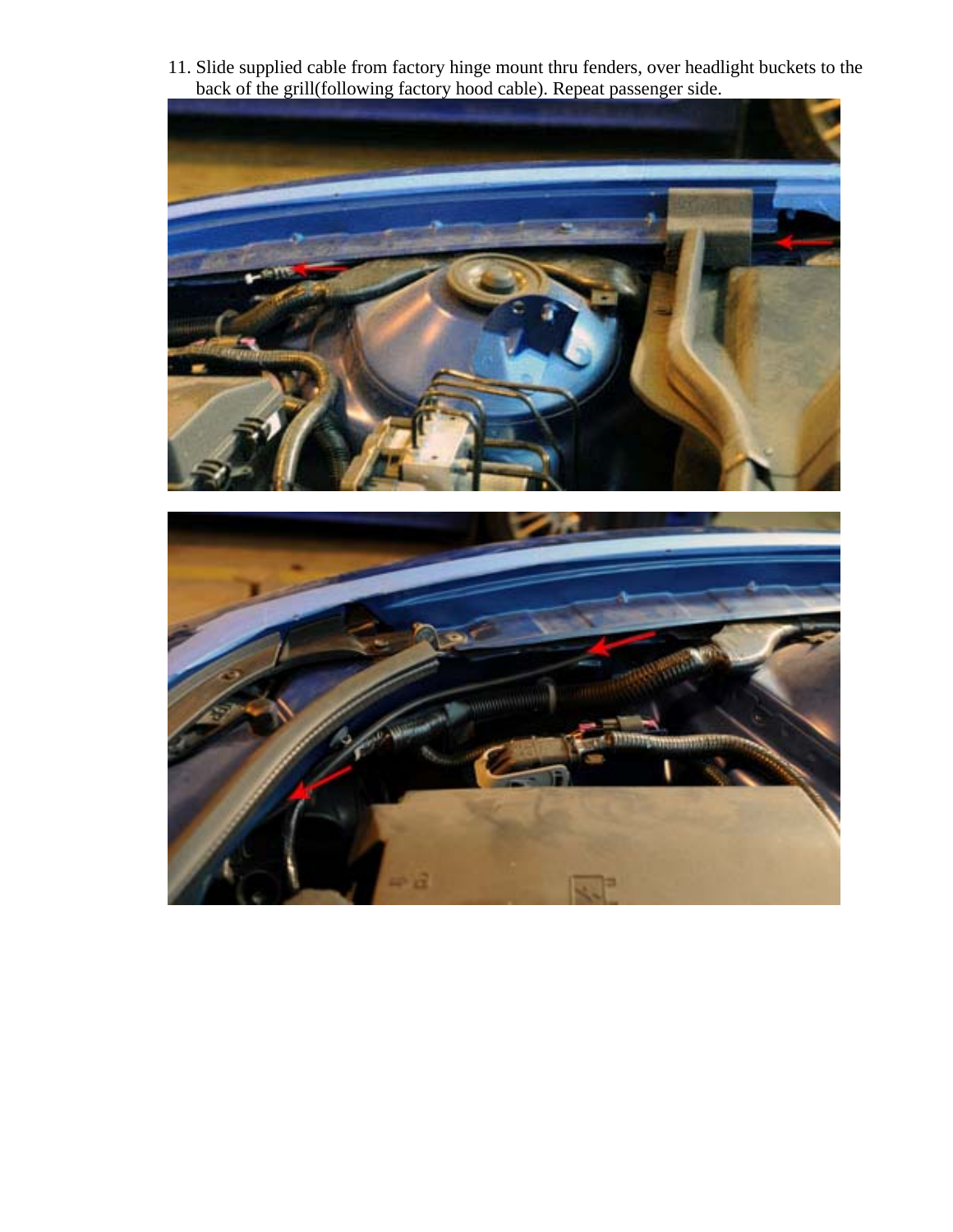12. Insert J-hook on end of cable into latch release arm and push plastic end clip into mounting plate.

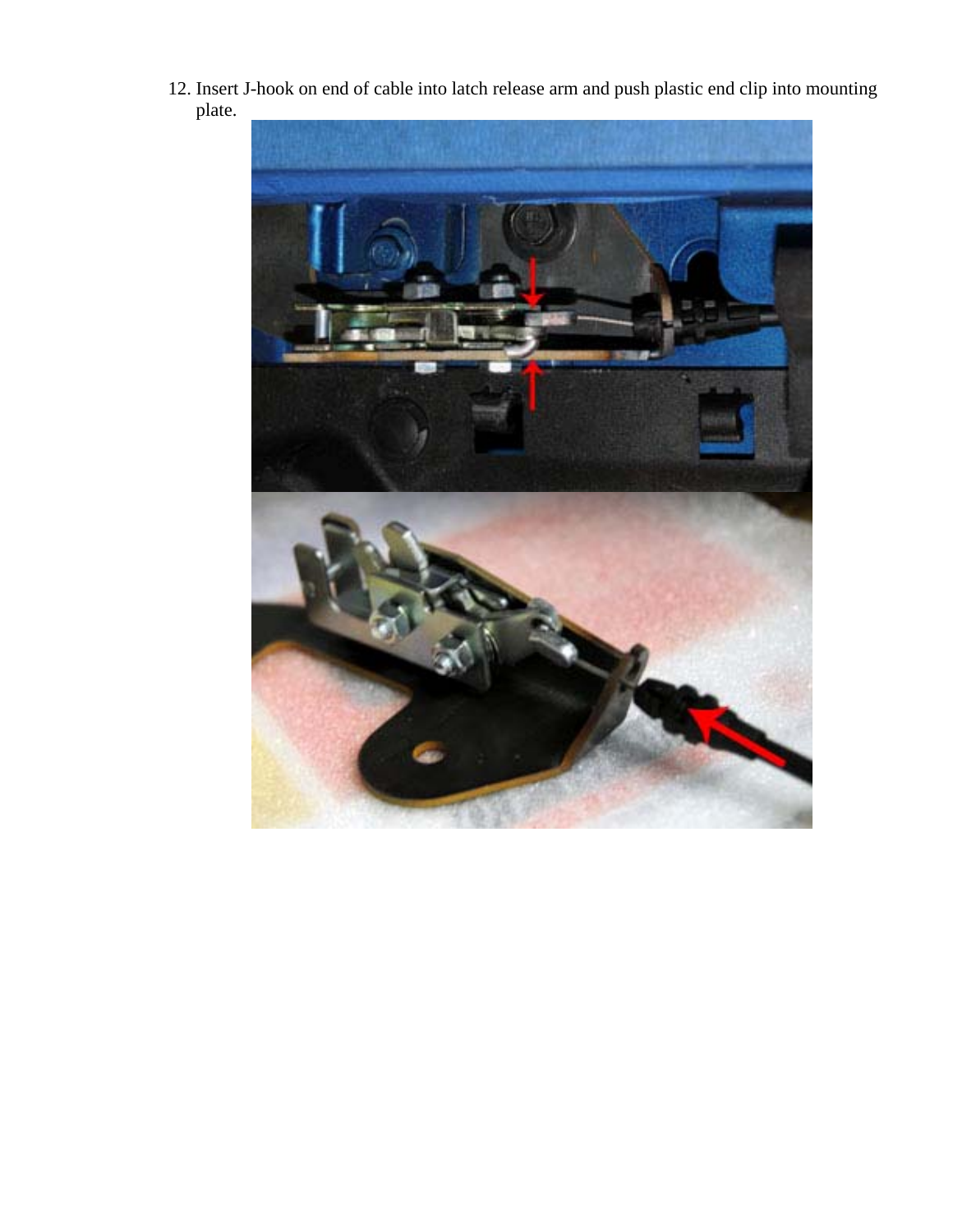13. Bolt the new supplied latches with mounts into factory hood hinge holes using factory bolts



14. Assemble hood cable slider by installing new supplied cables into the double side of the block, and the factory release cable in the single side of the block. Check for proper operation by manually closing the latches and pulling the hood release lever inside car. Some adjustment to the latch location on the mounting plate may be needed to keep cables from sticking in the released position.

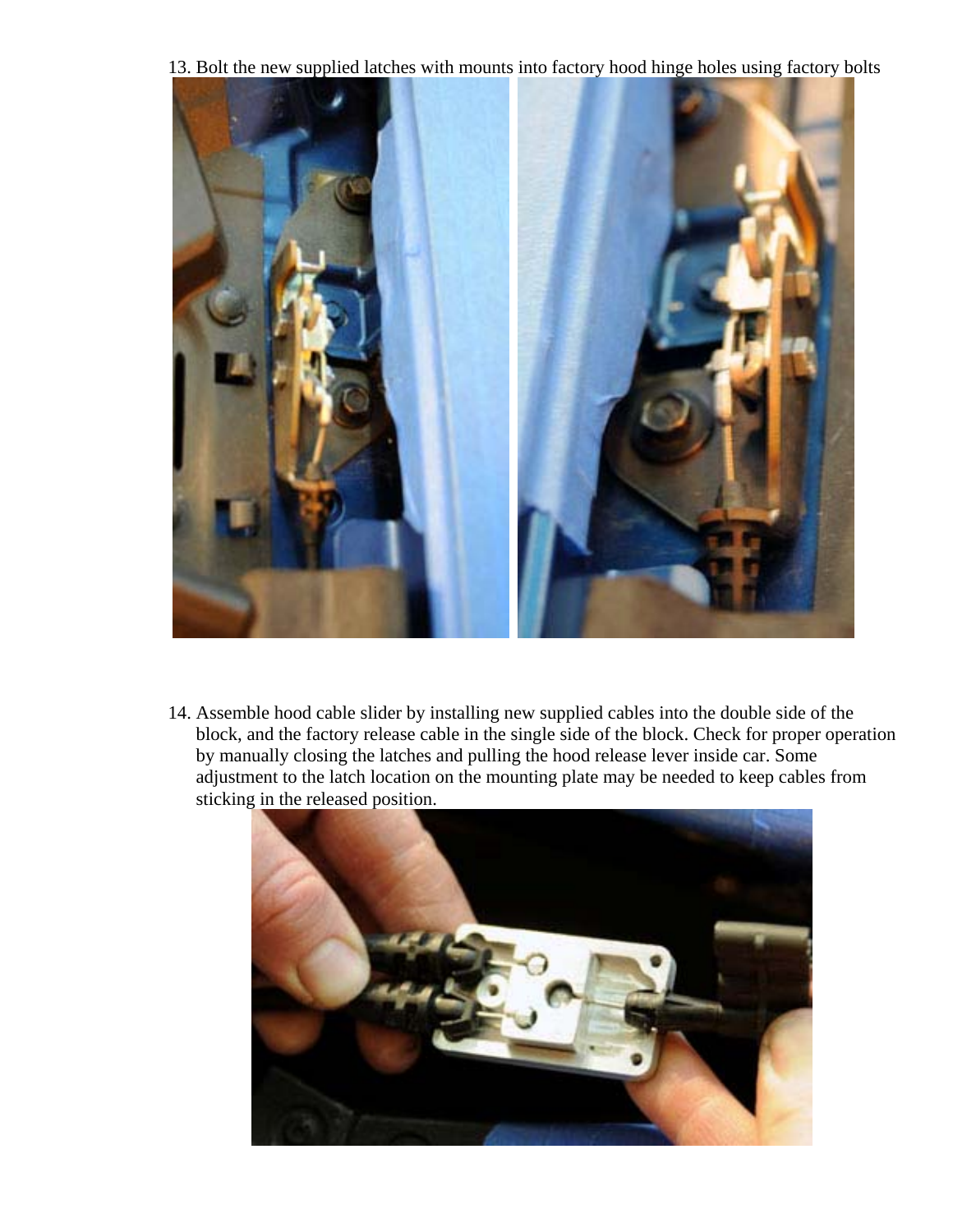

15. Tuck cables and slider box behind grill and between top and bottom openings.



16. Cutout and attach template on last page of instructions to radiator cover panel and cutout to match template.

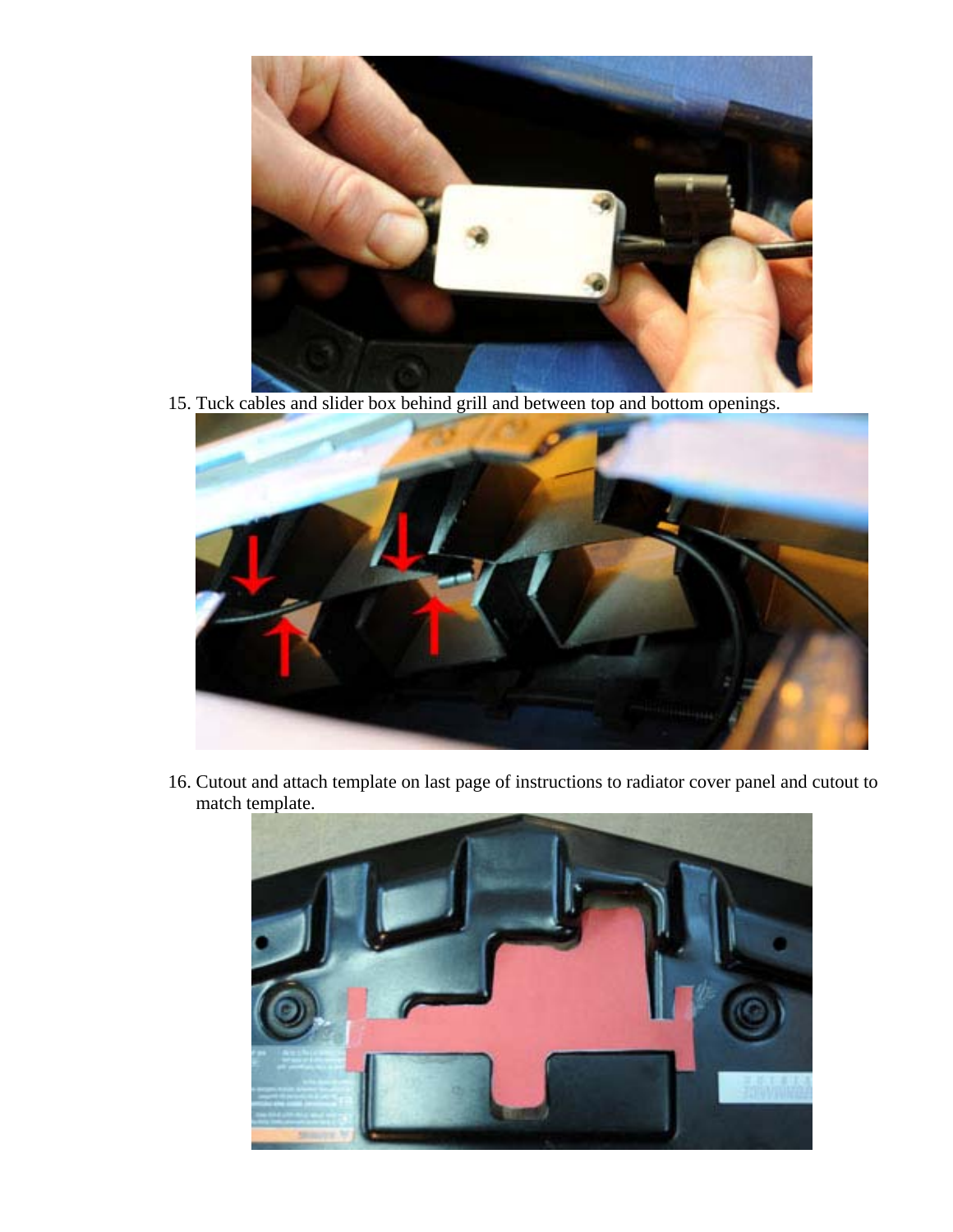17. Slide top half of new hood hinge through radiator cover panel and bolt to bottom hinge piece



18. Using factory hood latch bolts, bolt the new hinge assembly into the factory latch location, using the 2 supplied 8mm bolts in the lower holes. Using a long ratchet extension helps!



19. Install lower strut mount under nose plastic tab, replacing factory fender bolt with supplied flat head screw. Repeat other side.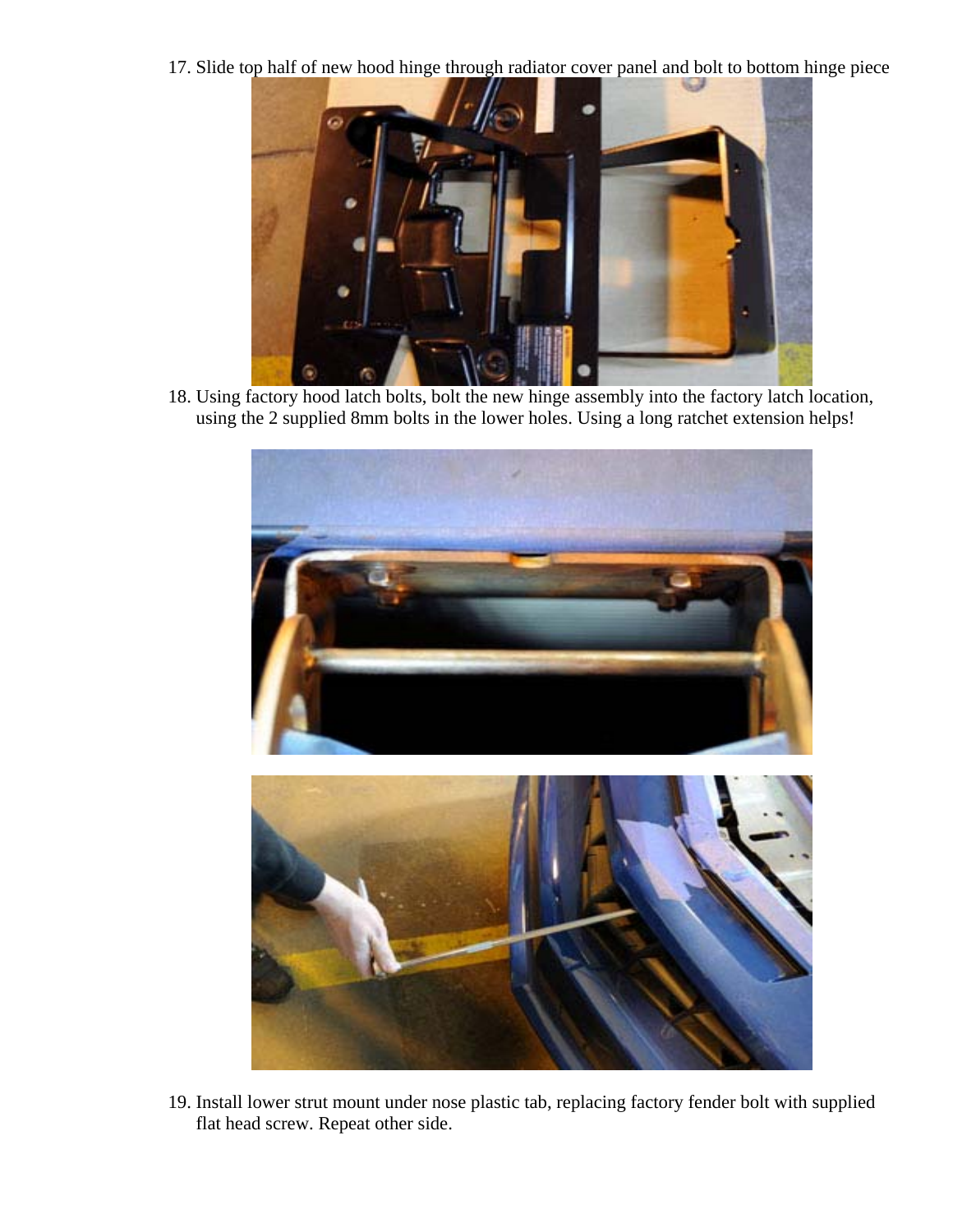

20. Bolt Hood to hinge mounting plate using 2 center factory bolts



21. Adjust hood for front gap and side to side gaps, then tighten bolts down.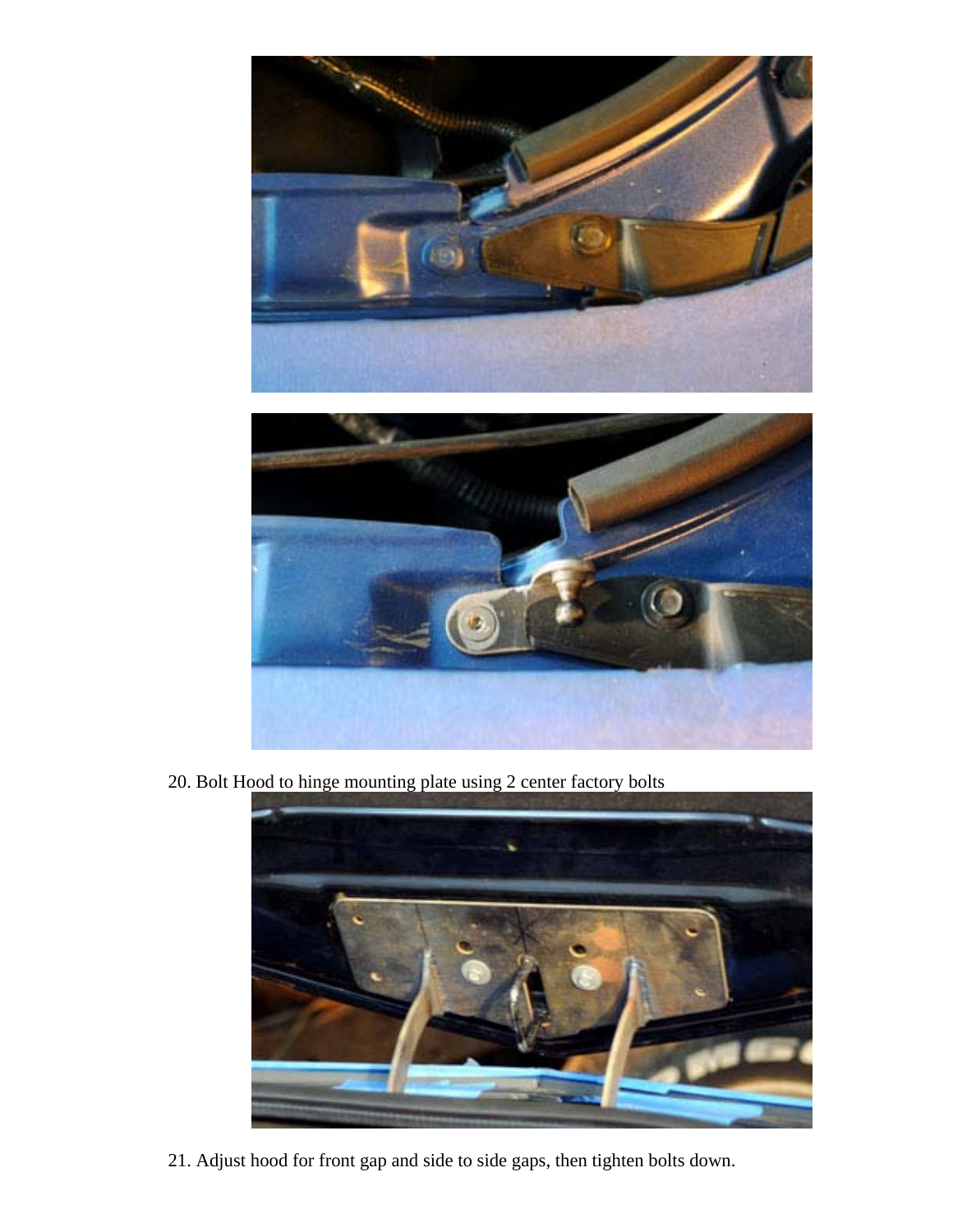22. Install gas strut mount to underside of hood with self threading screws ¼"x ¾". Use factory dimple to locate bracket and drill small 3/16" pilot holes to help start screws. WARNING: Do NOT overtighten screws or they will strip out. We do not recommend using a drill, only hand tools when inserting screws.



23. Install gas struts and safety clips

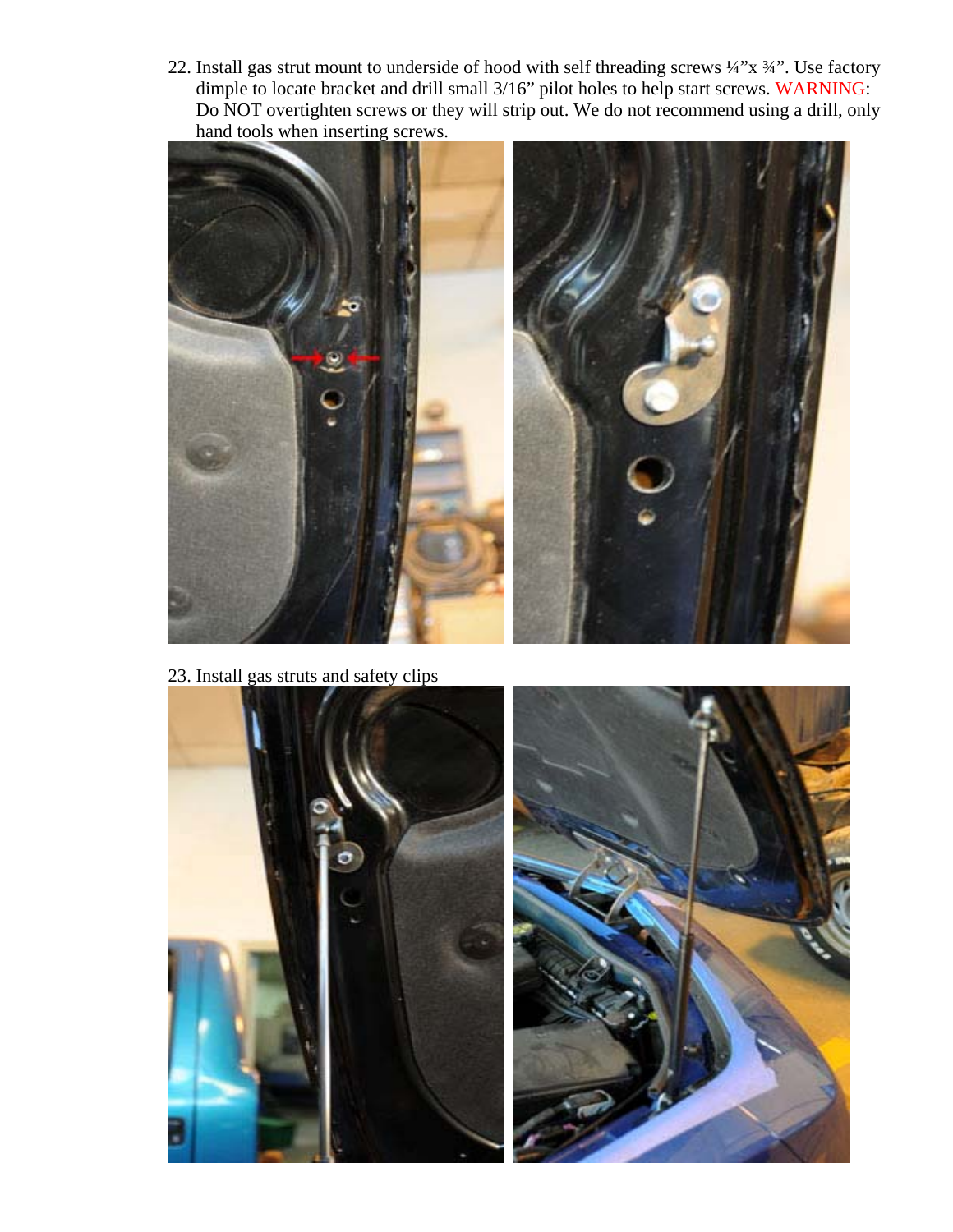24. Install latch pin brackets on hood in factory hinge location. Align for proper operation.



25. Install 4 self threading screws in corners of hood mounting plate. WARNING: Do NOT overtighten screws or they will strip out. We do not recommend using a drill, only hand tools when inserting screws.



26. If your hood has windshield washers, install washer extension hose to the hood.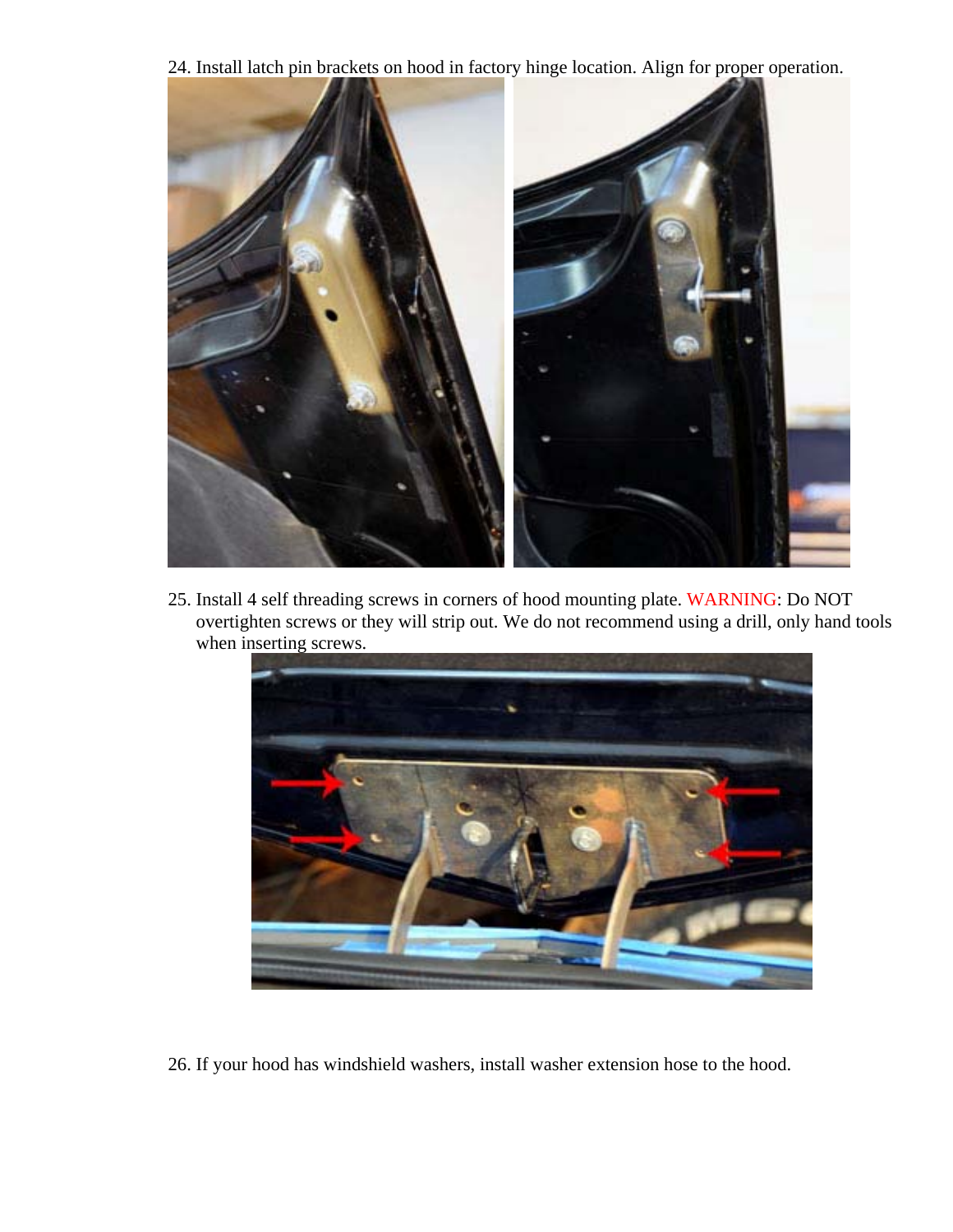27. For convertible owners you will need to remove the front bumper to remove the upper frame rail cross bar(Blue Arrows) and notch out the bar to slide over the hinge bracket(Red Arrows).



28. Enjoy your new reverse opening hood!